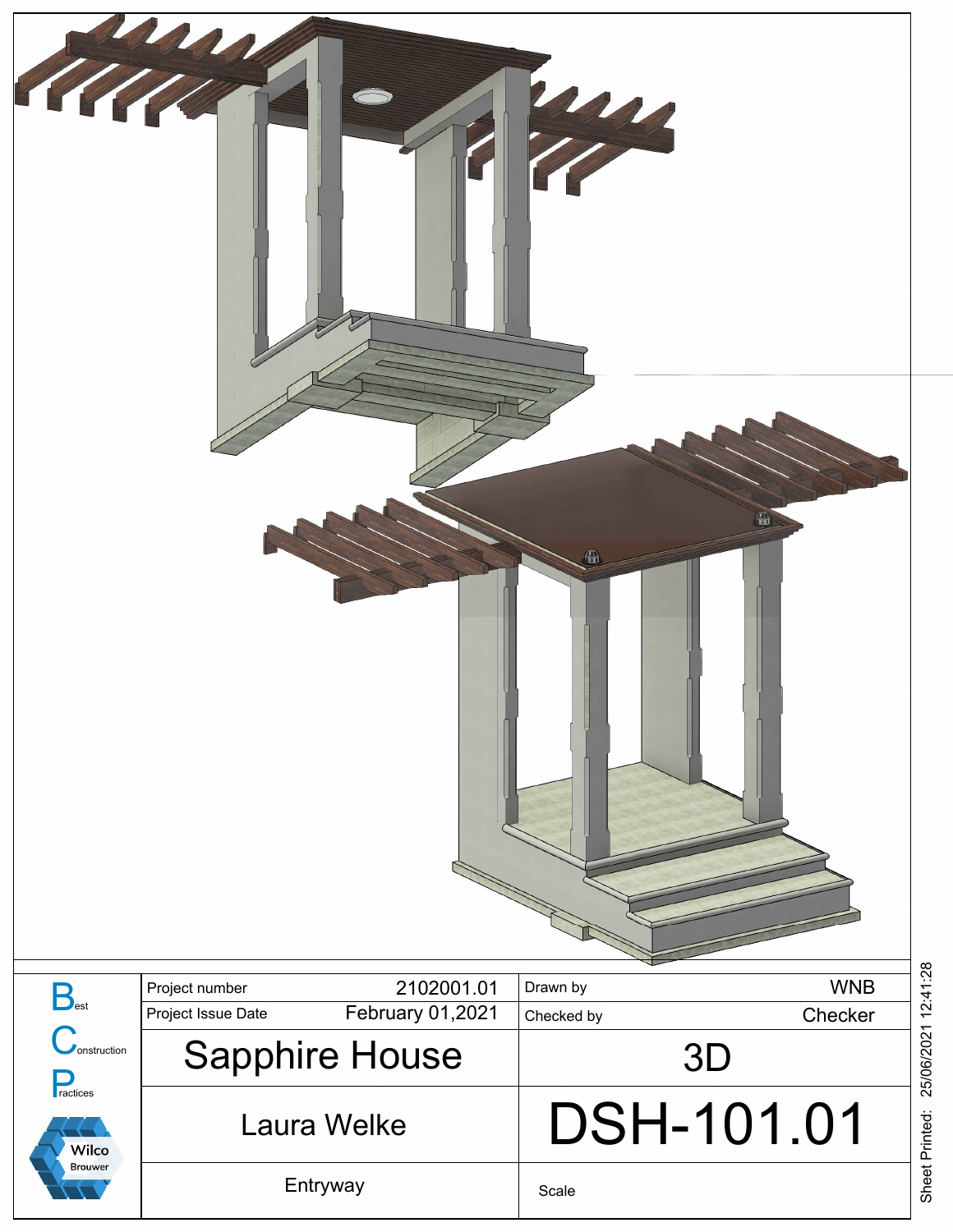<span id="page-1-0"></span>

Sheet Printed: 25/06/2021 12:41:30 25/06/2021 12:41:30 Sheet Printed: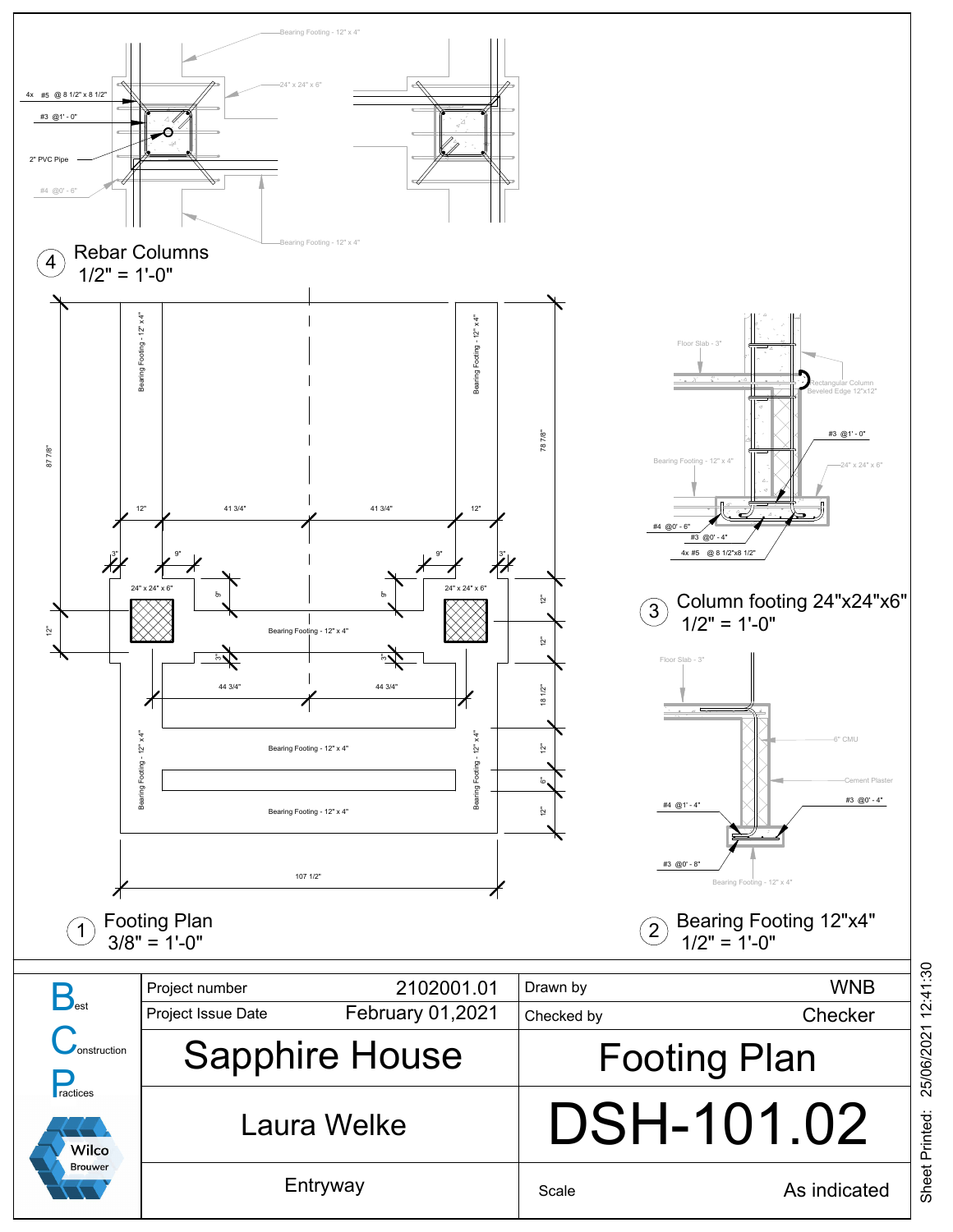

Sheet Printed: 25/06/2021 12:41:30 25/06/2021 12:41:30 Sheet Printed: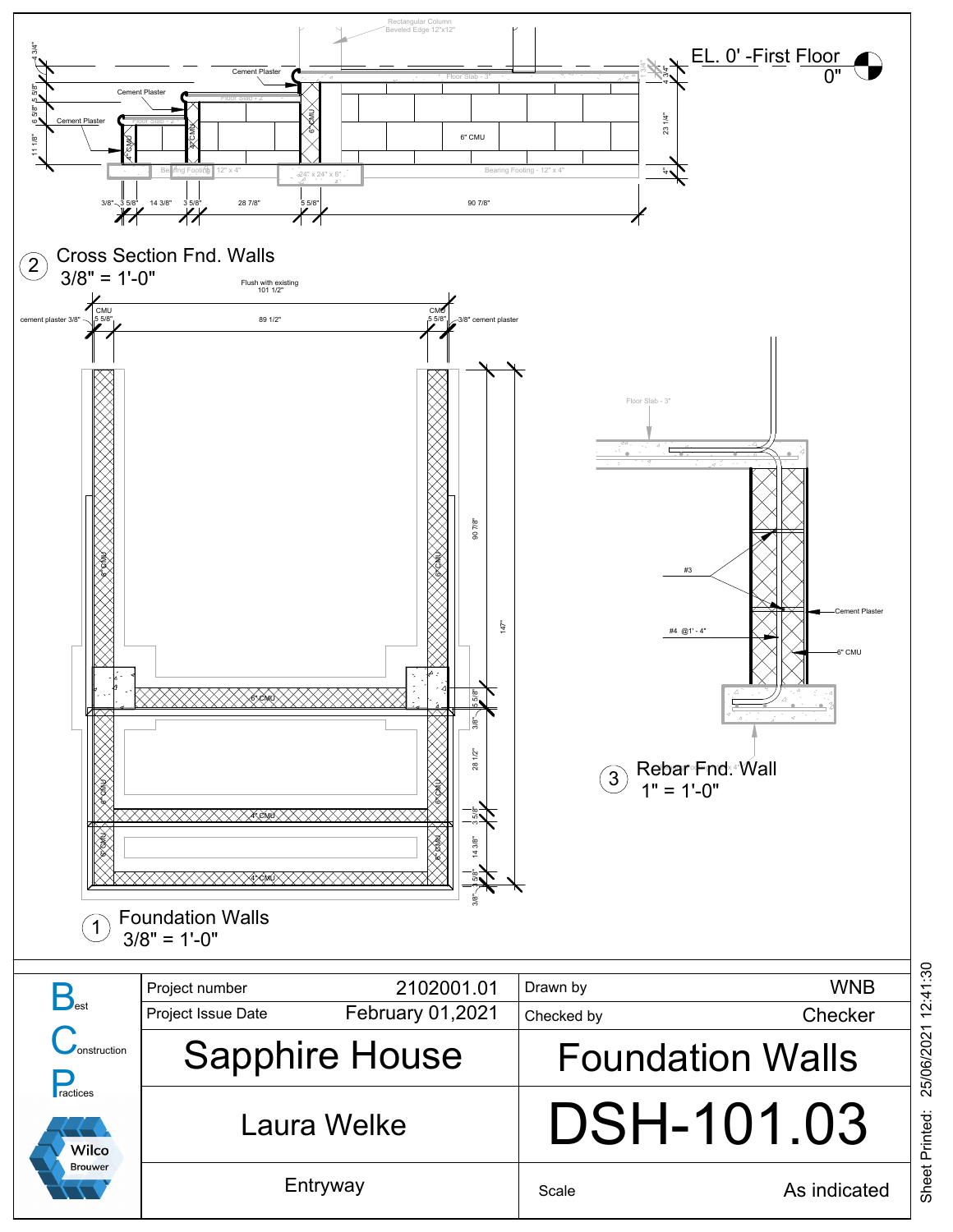

Sheet Printed: 25/06/2021 12:41:31 25/06/2021 12:41:31 Sheet Printed: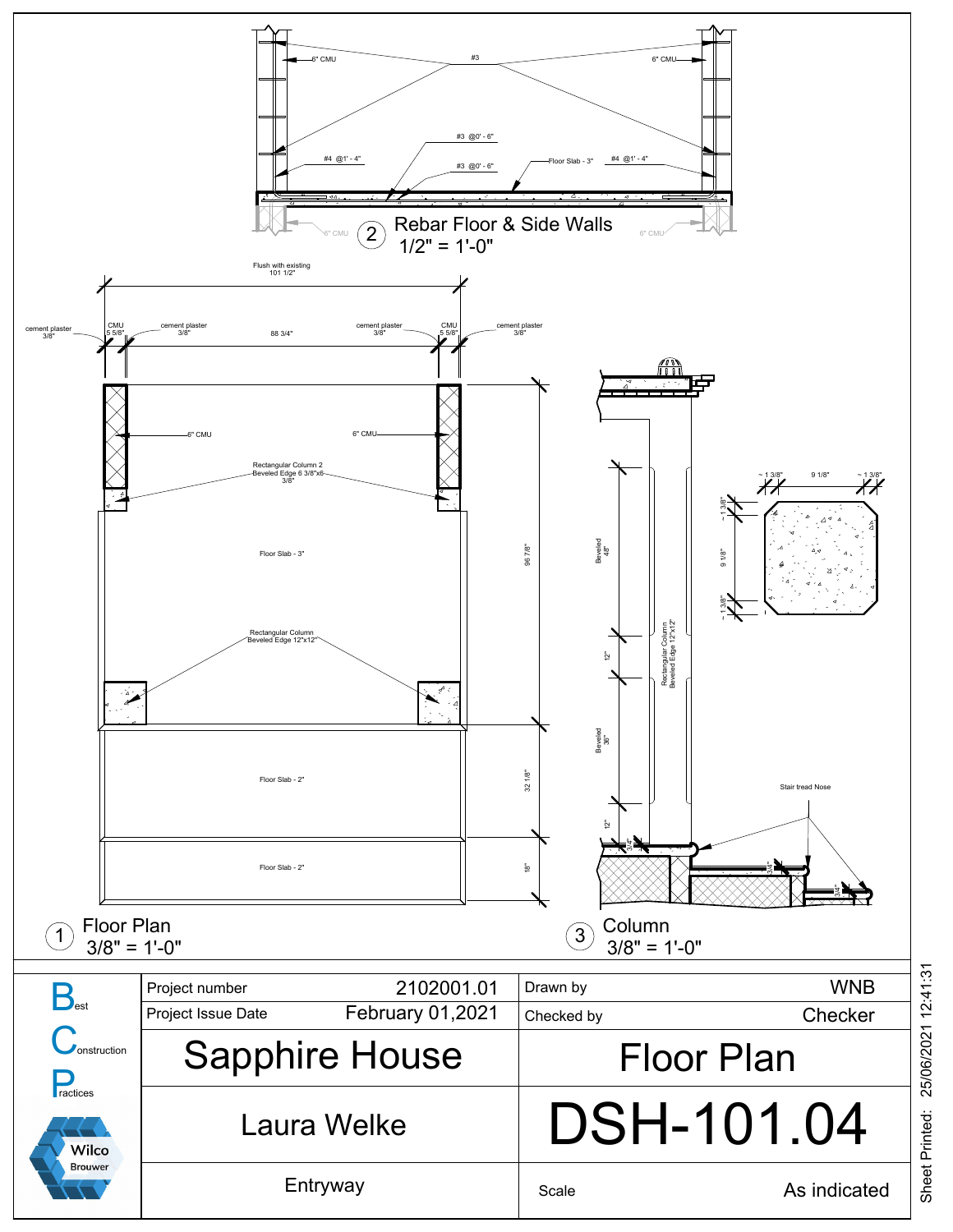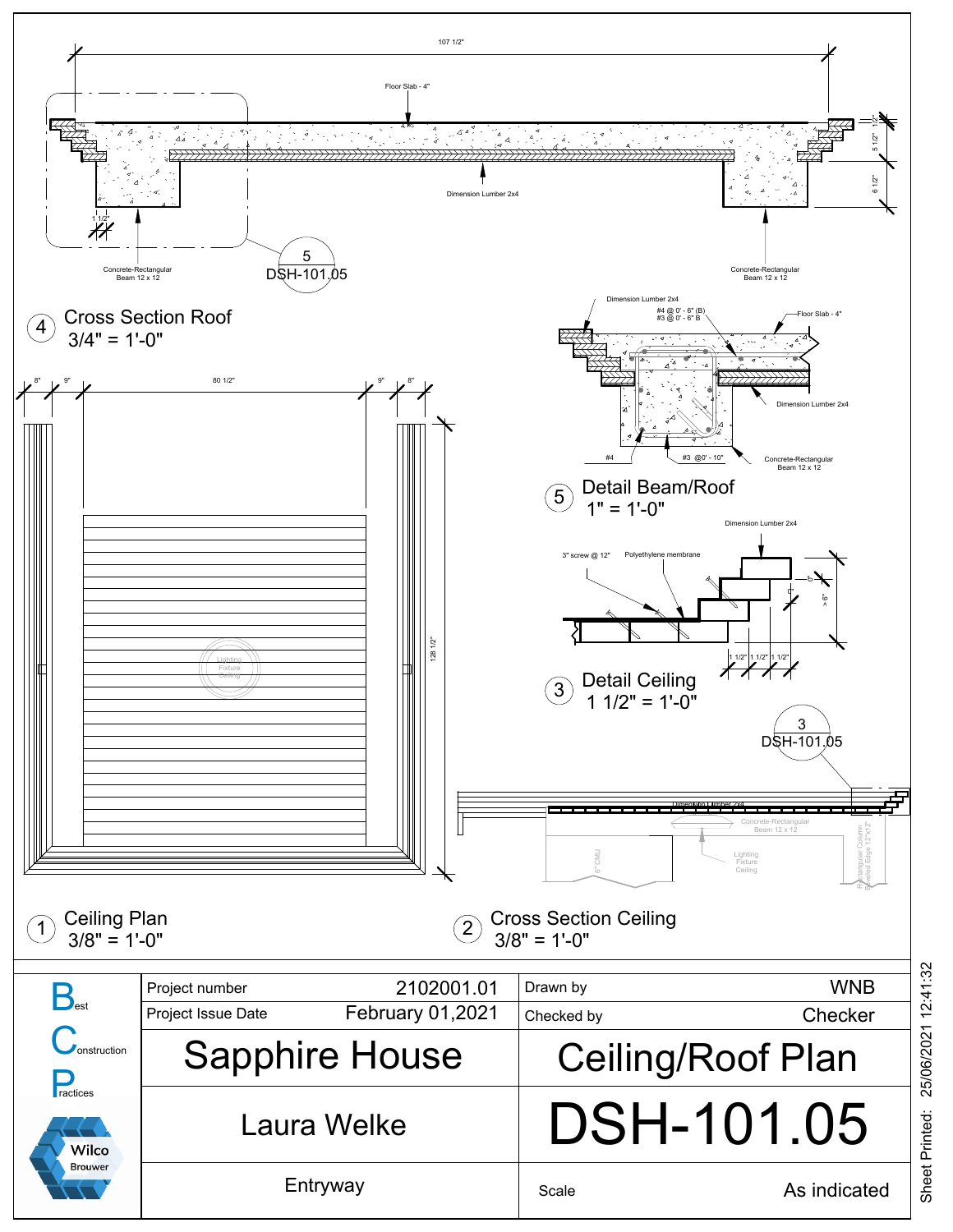

Sheet Printed: 25/06/2021 12:41:32 25/06/2021 12:41:32 Sheet Printed: